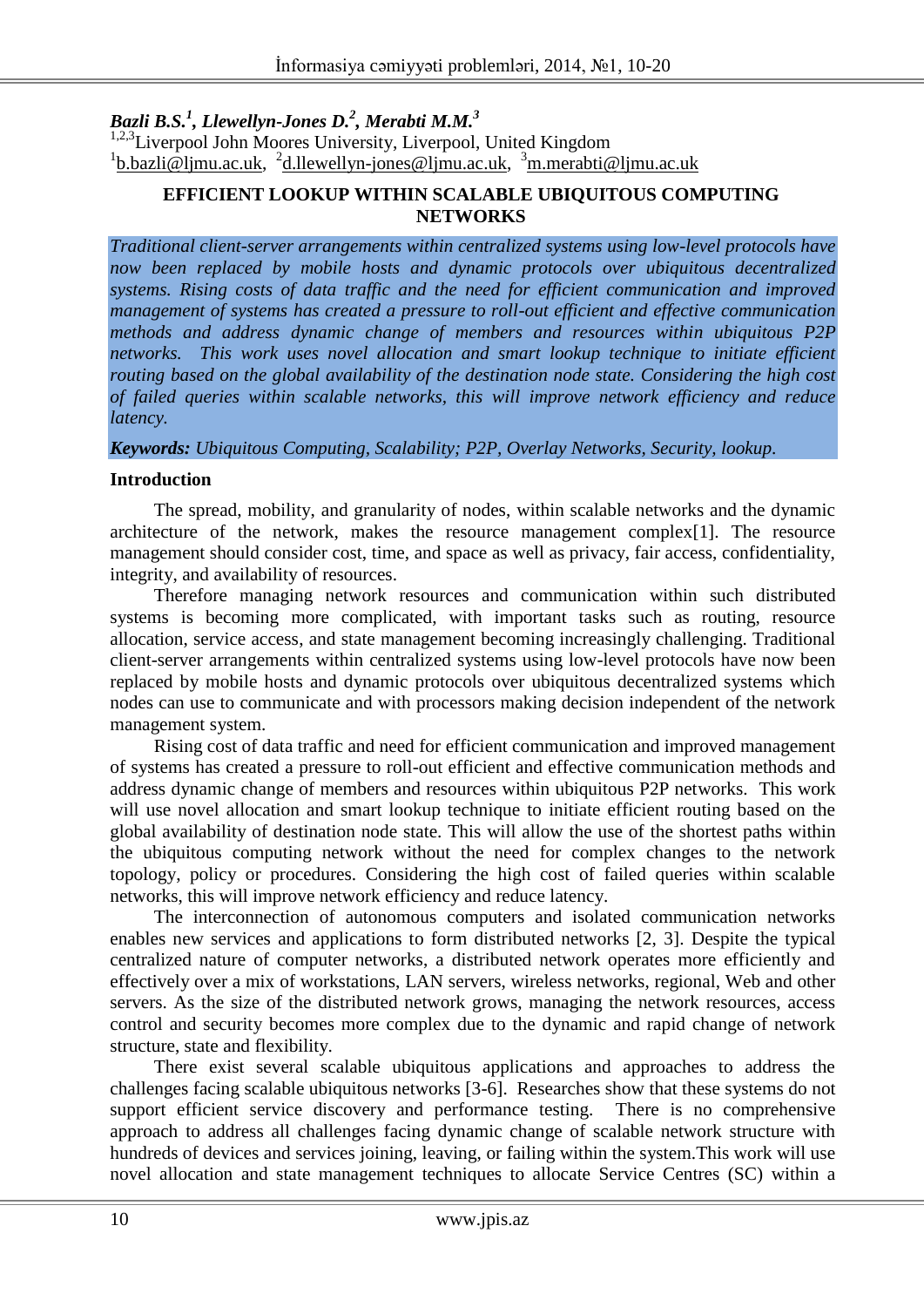scalable distributed and ubiquitous system to provide fair and equitable access for existing and new nodes without complex changes to the network topology, policy, or procedures. This is achieved using trusted paired relationships and a structured P2P routing algorithm and proactive state management. By creating new SCs where the network is expanding to serve newly joined nodes ensures the accessibility, availability, and granularity of the network without needing new sets of policies and procedures. Furthermore, the presented design will ensure that existing storage and memory will be sufficient and available to overcome the requirements of new and more scalable networks.

## **Scalable Ubiquitous Computing**

While the evolution of the ubiquitous computing paradigm is generally positive for users, it does introduce security and performance concerns amongst other things.

Nonetheless, privacy measures must be applied carefully, minimizing the impact on users and the system while at the same time maximizing the efficiency and fair resource access in the network. To accomplish this task we will study the overlay structure of ubiquitous computing network with the aim of enhancing the efficiency and effectiveness of the network.

The deployment and use of ubiquitous computing technologies that pervade our everyday lives has significant social and ethical impacts. Scalable, decentralized and self-organizing ubiquitous networks have been popular among communication, file sharing and P2P applications. It is essential to study and consider the impacts and challenges when developing ubiquitous computing systems [1].

The preferential attachment process within a network may lead the most popular nodes to attract connections more than others and cause overloading. Although this process keeps the average shortest path length low and the diameter of the network to an ideal and intended size, overloading of the hubs affects the network efficiency and service availability. However the physical arrangement of nodes and granularity of the network is something that is impossible to manage as this requires allocating newly arriving node to a more suitable place to keep the network structure manageable. The application of privacy and communication within long tail networks which all nodes need to access the central authority for resources and applications is highly complex and less efficient.

The end-to-end authentication of communication within the network is riskier than if applied to P2P connections between neighbouring nodes [7]. Where a network exhibits a power law distribution the 'preferential attachment' may lead the network to form a random layout with an unstructured, uneven distribution of nodes which may result in the overloading of the 'hubs' and therefore effect network interoperability. Without a clear structure, connection of nodes to SC may form a random network. Because of the nature of ubiquitous computing, it's particularly difficult to find a comprehensive solution to address scalability and privacy. However, we believe understanding the structure of such networks will be important for establishing a solution.

Network overlay is a virtual network of nodes and logical links that is built on top of an existing physical network to provide services that are not available or limited in the existing networks [7]. It is used for indexing, discovery, data processing and communication independent from the network topology. It helps to utilize the network resources and applications within rapidly growing decentralized network.

Within the network overlay, a peer can contribute to the network or act independently by own processors [12]. This helps developers to customize the network protocols and policies and create their own communication interface and environment. Furthermore overlay networks facilitate flexible routing and alternative communication paths using highly connected and effective network overlays with distributed network environment.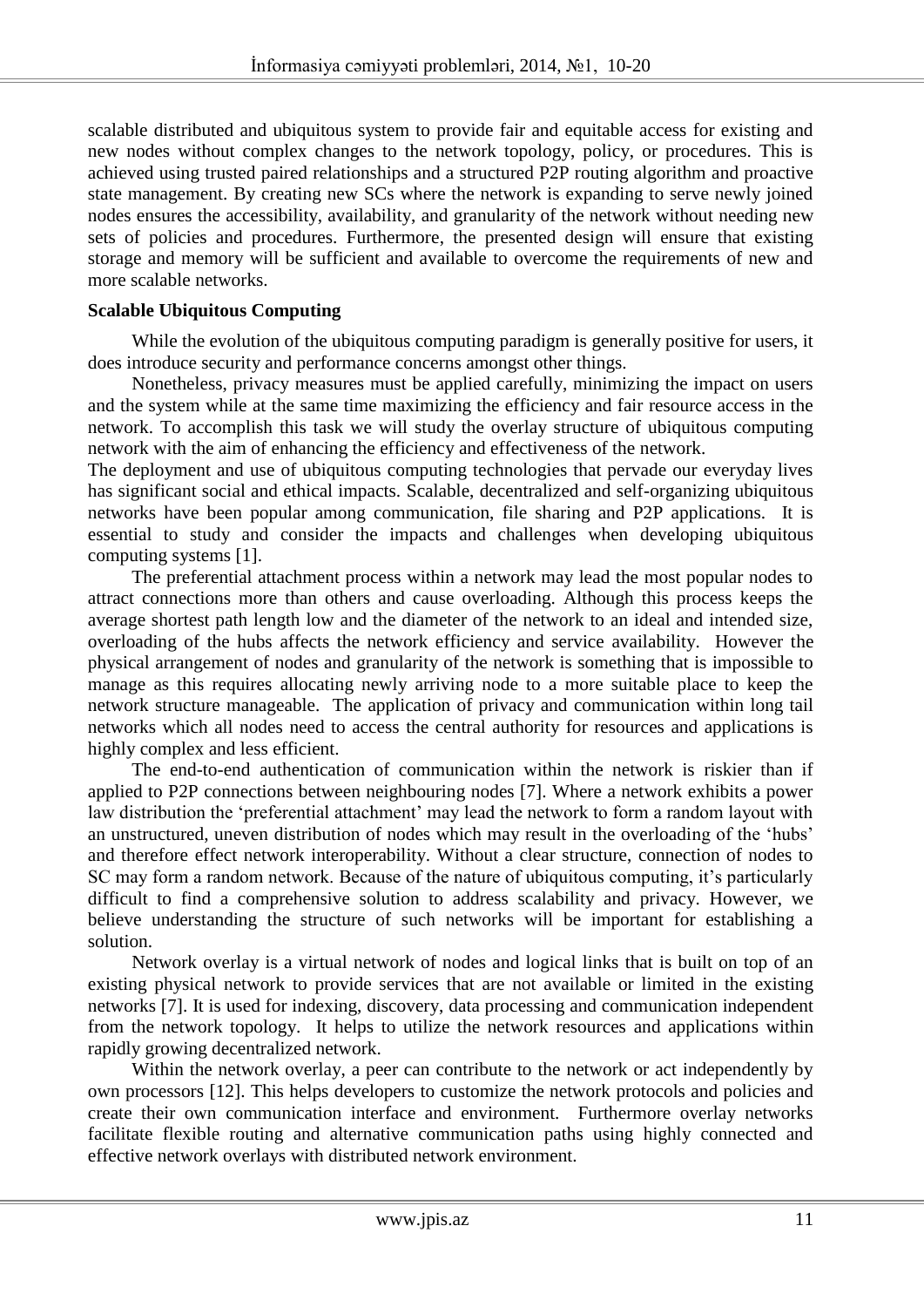

Figure 1. Typical Overlay Network

P2P overlay is popular amongst users for file sharing and communication like Skype (centralized), Bit Torrent and Gnutella (decentralized). Figure 1 is a representation of small network overlay where two sets of network using shared resources via direct link. The SC provide the existing network nodes with the available resources using network overlay which cover a set of nodes within two rings. This brings flexibility, effective communication within the network, and makes management and configuration an easier task.

#### **Network Management**

By enforcing the network to follow a power law distribution, the network will become manageable and the joining nodes will be easy to organize. To some extent this will serve the network to achieve efficiency and easy development [1]. Joining a group of hubs with associated nodes will form a network with a power law distribution and maintain the balance of the network. With the policies, services, resources, protocols, and repositories moving to hubs this creates a SC that maintains network reliability, interoperability, and security. The preferential attachment mechanism of the network will naturally create a power-law distribution.

*Resource Allocation.* We allow some SCs to have more links so that they provide services to demanding areas by assigning specific roles and capabilities to some of the service centres.

In a peered approach the average shortest path will stay as low as possible preventing the random distribution. To keep the average path as short as possible, new service centres will be created to serve the newly attached links. There will be network overlays on top of logical network adjacent and interconnected to each other using live trusted link.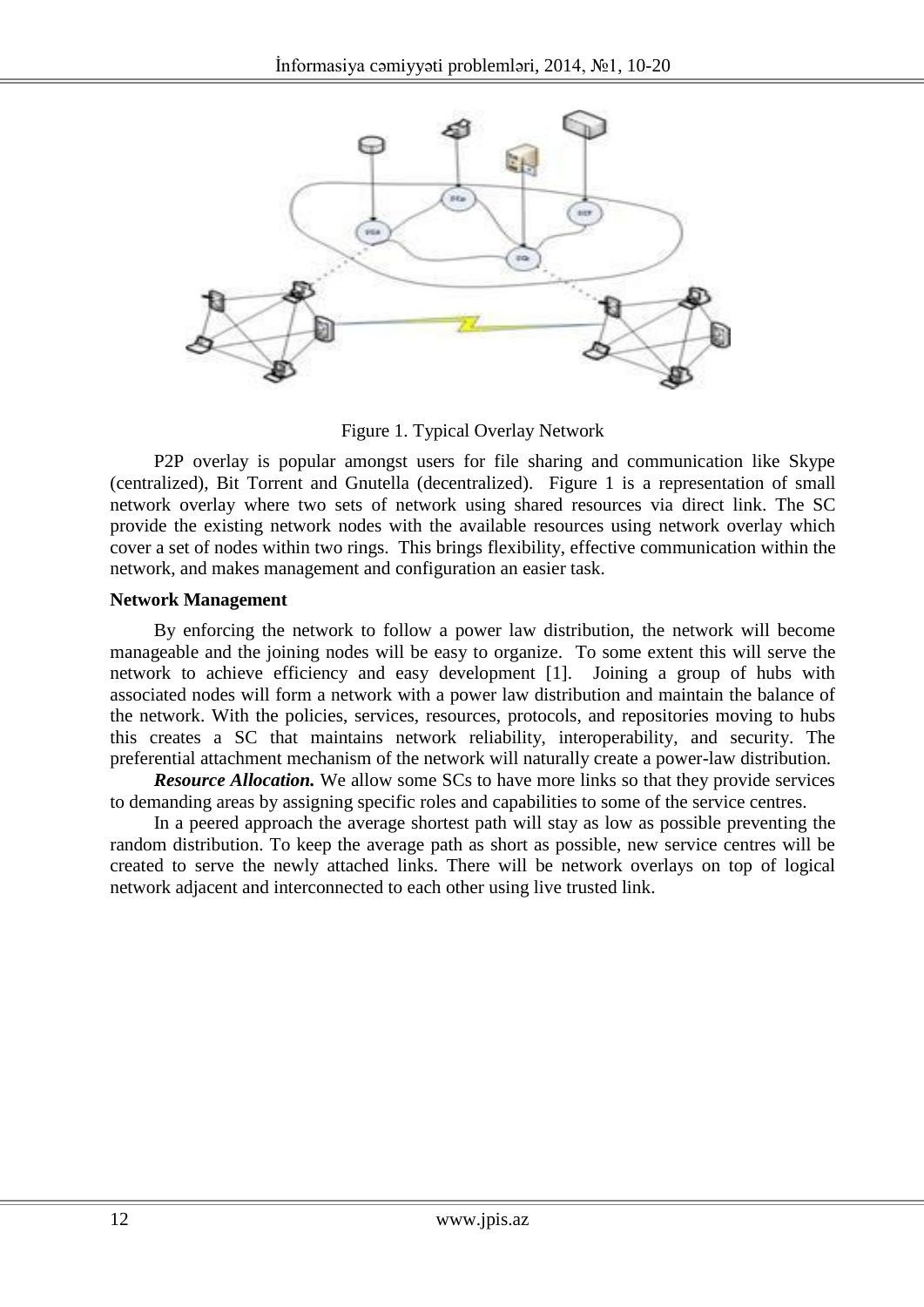

Figure 2. Diverse Short Paths within Multiple Overlay

New overlay will be utilized to serve new nodes and provide the services and applications existed on the neighbouring overlay. This will be the replica of the overlay but some resources that are not possible to virtually replicate e.g. printers. Newly created network overlay will preserve the dimensions of the network naturally by keeping the average shortest path between vertices low. If the number of nodes increases, more SCs are created to keep the service capability at the same level and keep the network scalable, manageable, and interoperable.

In case of newly joined nodes - on the example shown in Figure 2 the 3rd ring of nodes C and subsequently an overlay is created to accommodate newly arrived nodes with the same utilities and resources available in neighbouring overlay. This figure shows how the balance of the network is retained and the path between nodes and network overlay is kept as short as other existing paths within neighbouring node sets. Overlay 2 has similar resources available in overlay 1. There is a direct path between two overlays enabling them to share and update information.

After expansion of the network, new SC 2 and 3 with associated nodes join the network forming balanced structure using power law distribution. CS1, 2, 3, will have direct links with each other allowing them to share the same information, directory services, protocols, and policies providing access to all nodes.

 Now if *a* wants to communicate with *b*, despite having further geographical distance, the communication method and approach will be the same as for the two neighbouring nodes b and c as described earlier. This is possible simply because of the direct links between SC1 and SC2. These two SCs will act as a super node to allow direct and secure communication between the two nodes. In this case the identity of the two nodes must also be known and shared by both SCs.

*House Keeping.* The group of nodes which form an overlay has got an indexing table which stores nodes' IDs, IP address, node state, neighbours' information, and associated attributes. The node state and all other information are stored on 'Naming Table' (NT).

The 'NT' within the SC keeps details of nodes and node sets such as IP addresses, nodeID, node role, type, state, as well as information about the neighbouring nodes and geographical location. A prefix identifying that the node is assigned to particular overlay, therefore knowing the whereabouts of the node is also kept within the 'NT'. This prefix supports globally visible and reachable unique identification, which incorporates the IP addresses assigned to them.

Also the state of neighbouring overlay and nodeID is kept within NTs. Node state and location is transmitted using short aggregate messages. NodeID and state of the node along with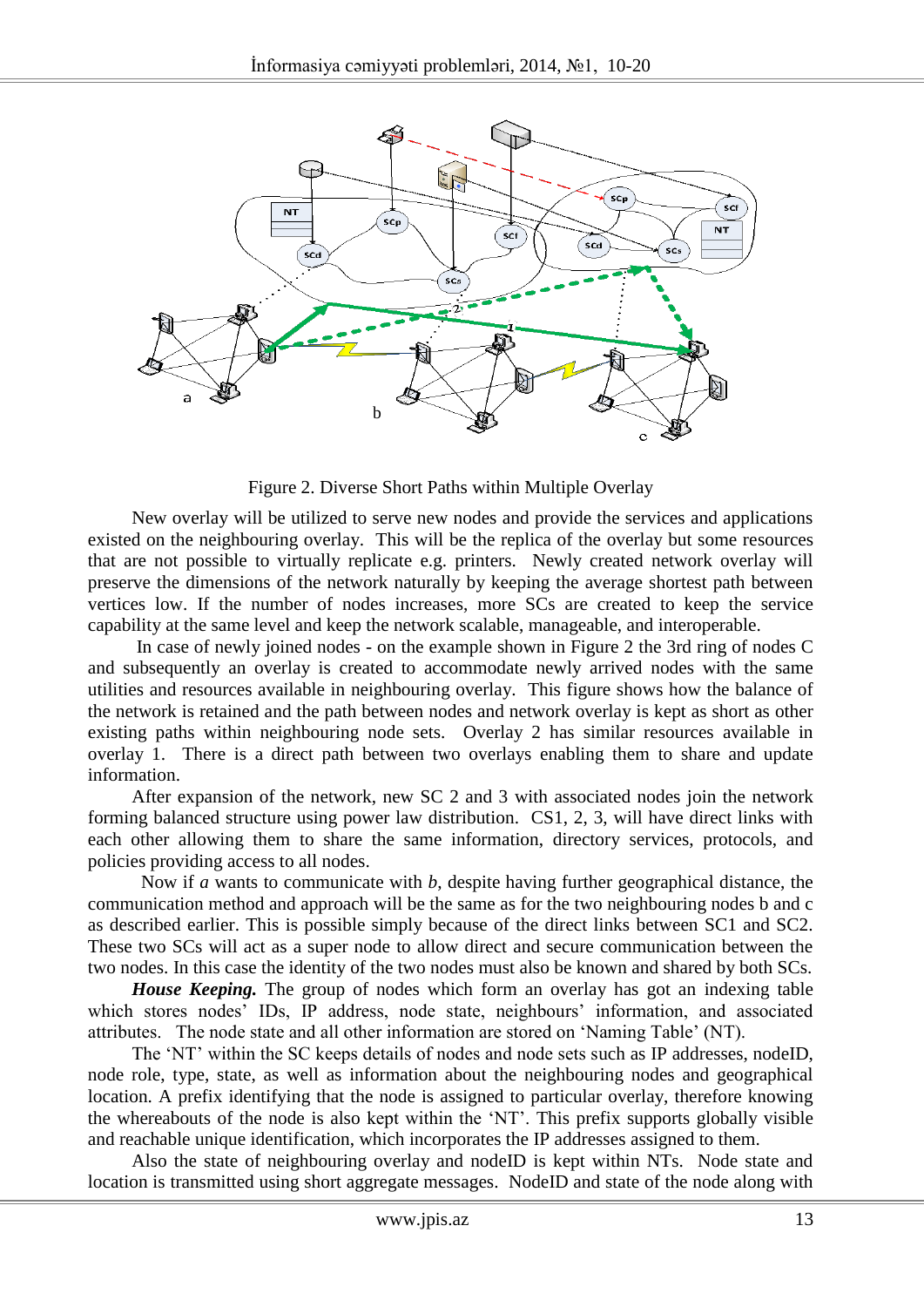its location is available to other network overlays and associated systems. Each node connected to the network will join a global NT and will be assigned nodeID and associated attributes. The role of the node will depend on the location, state, processing power, and memory. For instance, the nodes located behind firewalls cannot be assigned node set leader. A 'NT' will shift the list when a node leaves or a node set is dismantled and will create new space for newly joined nodes and node sets. A minimum of one link exists between adjacent overlays and aggregate message is sent to SC to ensure consistency as well as integrity within the network. In case of failure, a wakeup call message is sent to the neighbouring nodes or node set leader to acknowledge the state and information of nodes is aggregated within a time interval using short messages sent to the NT, which subsequently will be passed to the neighbouring overlays. The NT will maintain the record and update the record periodically. Each node will have active, idle, or unavailable state stored within NTs.

*Communication.* The communication between every node with each other is peered and therefore it is much more secure than any other approach [8]. Each SC has a direct channel of communication with other SCs, allowing them to share any information they hold. Joining a group of new nodes to the system will create a new SC with the same services available as the other existing centres. We intend to derive an algorithm to limit the number of nodes attaching to each of the SCs to maintain efficiency and minimize overloading the network with new requests. Also, to avoid disturbing the power-law distribution of the nodes, some links will be given particular roles and allowed to attract more nodes than already defined so that demanding areas within the network remain well covered. Figure 3 shows how an alternative path –dotted linecan be taken for a query if the network resource is not available or the initial route is not clear. In this case the query will be directed to the node whose state is 'active' and hold the information requested. This will maintain the shortest path as well as minimal hops increasing network efficiency and avoiding redundancy.

*Smart Lookup*. In our framework we suggest that before every single query, the source and destination node and routing path is on a clear and ready state to avoid failed lookup and redundant traffic. Considering the high cost of a single query within a scalable network, this will ensure the network efficiency as well as reducing latency. The proposed lookup scheme maps the key to value through a NT within SCs. The source node will send the message to its overlay and overlay will make a decision based on the state and availability of destination node. If the state of the destination source is 'active' then the overlay will grant the look up and create the path to route to the destination with direct or through the available route within adjacent overlay(s). If the destination node is not in active state or not available for any reason then the source node will be informed and will be given alternative resource and path close to the destination node.



Figure 3. Routing within the same Overlay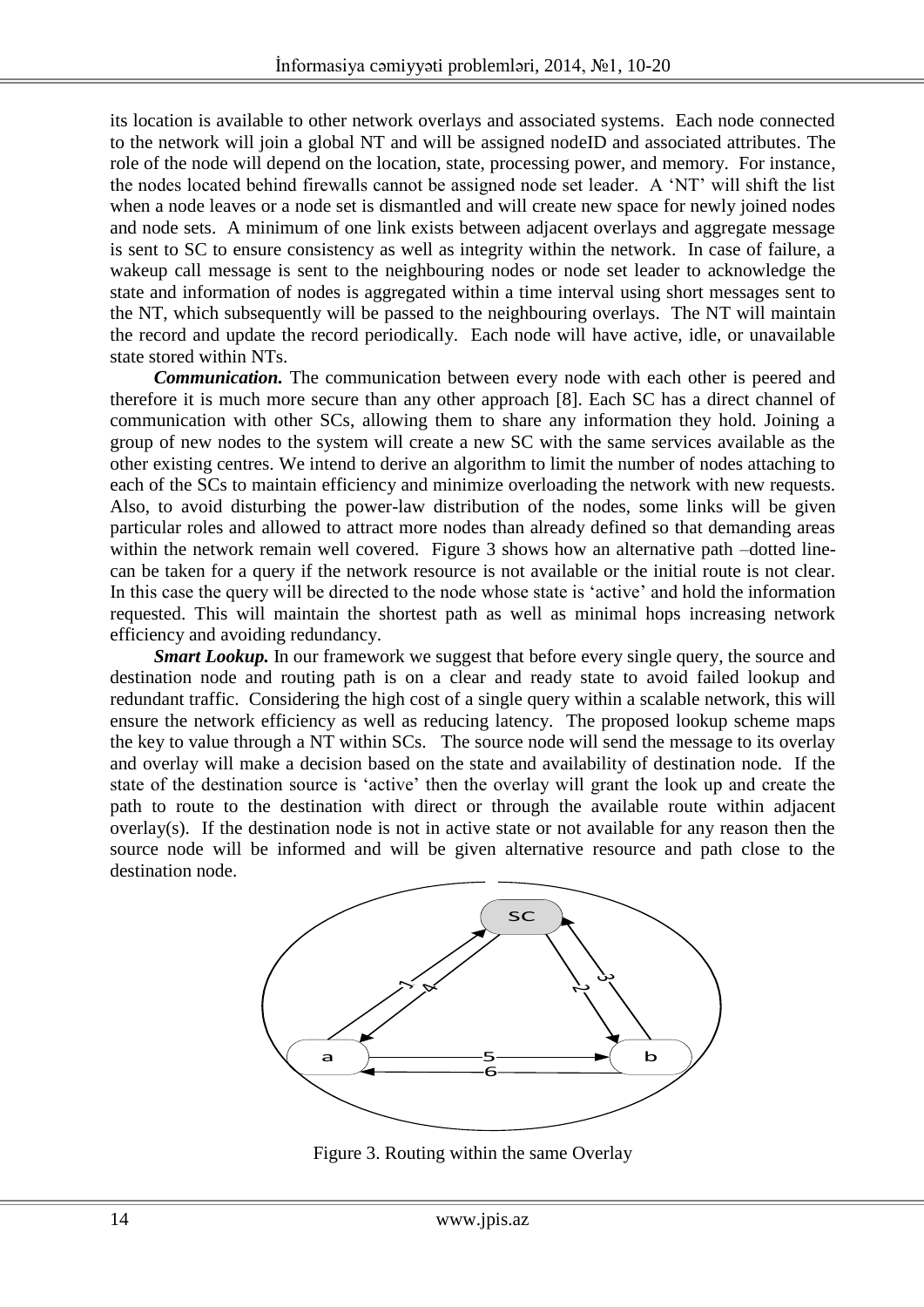Figure 3 shows a simple communication process between two nodes within a single overlay with ring topology within same overlay will use 6 links to establish a communication channel. But the look up between two nodes located on different overlays, although routes through shortest path possible but takes a few more hops than the one happens locally. This is illustrated in figure 4 with corresponding links to establish a communication channel incorporating two SCs.

Suppose node a located within SC1 wants to lookup a file which exists in node b in Figure 5. Since node b does not exist within same ring, SC1 will forward the message to the SC2 associated with node b knowing that node b is in active state and communication channel is clear. Then the look up operation will be granted and routed through a clear communication channel.

If the super-node within SC1 is not available then the message will be forwarded to adjacent CS or a SC close to the destination node. Once the look up is initiated and acknowledged, and then direct communication channel will be created between peers. This will ensure the short path and minimal hops within the look up process. The message will have an identifier so the destination node can be known, allowing the message to be routed to its hub and then onwards to the destination node. If the destination node is available in another node set not adjacent to SC1, then the whereabouts of the destination node, its state and associated node set will be available within in the NT.



Figure 4. Routing within Different Overlay

If the state of node *b* is unavailable then the associated SC will look at the request and forward it to a node or node set which might be sharing part or some of the attributes related to that request and geographically close to the source node. If the 2nd attempt to reach the resource is failed with same reason then the lookup will continue to the next destination and discard location element on the algorithm to discover the destination node. Since the SC will keep track of nodes and their neighbours ID's in exponentially ascending order, therefore no other algorithm and further calculation required to determine the location of the node within the ring and its distance from the SC. If the node is not available to reach because of departure from the system then the neighbouring nodes should have reported that to the associated node set leader and the attributes of the node would be deleted from the NT. However, the data that node has been holding prior to departure must have cached through replication by neighbouring nodes. One such approach has been taken to improve performance through cache replacement in Freenet [9].

If the state of the node is idle, then a reminder message from SC or a neighbouring node should wake the node up to make its state active and reachable by others. The idle state is occurred between stabilization period and aggregated intervals. The stabilization period is rearranging the records of entries on NT after eviction of a node or inserting details of new arrivals. If a node became idle before sending a message to the SC informing them of its state,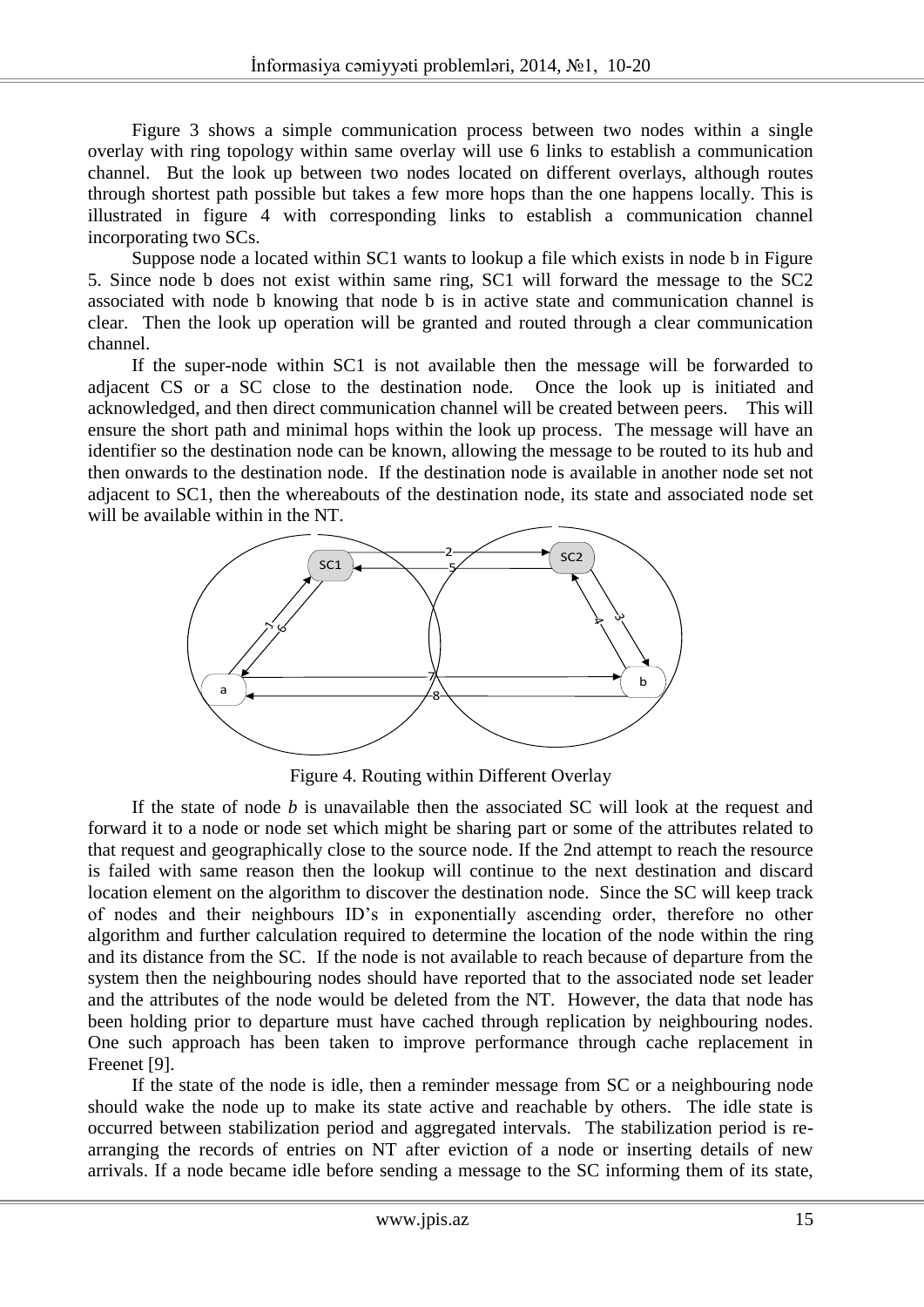then the wakeup call is initiated to put the idle node to an active state. The look up process then will resume as described in the previous section.

## **Cost Calculation**

The effective and smart lookup we envision implies that a look up is initiated and granted permission to proceed if the destination node state is in active state and a node is available to reach by the source application. The membership change within scalable unstructured P2P can cause failed lookups therefore generating unnecessary bandwidth and causing redundant traffic over distributed networks. Nodes joining, leaving, and failing enforce extra traffic to the existing bandwidth. The amount of redundant bandwidth enforced by membership change might not seem significant and considered fair if distributed over the network, but one might ask about the size of the fair bandwidth for every node. In a file sharing P2P applications over the internet, a 28kbps bandwidth might not considered significant for a fiber optic user, but it takes half of the average internet connection speed of a dial up user. Considering number of active users within those systems reveals that the amount of redundant bandwidth is distributed amongst just few 'live' users[10]. The probability of bandwidth used in lookups within the same SC and different SC is as follows:

g is the number of overlays of each size, n is the number of nodes;

Total nodes will be  $g + n$ ;

p (data uses in same SC = 
$$
\frac{1}{g}
$$
;  
p (within different SC =  $\frac{g-1}{g}$ .

p (within different  $SC = \frac{g-1}{g}$ ; b (total bandwidth) =  $\left[\right]{\frac{1}{2}}$  $\frac{1}{\text{g}} \times 6$  +  $\left(\frac{\text{g}}{\text{g}}\right)$  $\frac{1}{\text{g}} \times 8$ );

E(bandwidth) =  $\sum p(b)x b$ .

This is the efficient and cost effective way of communication however; this would not be possible without constant state management and advertisement of nodes. This method also will use minimum routing information, which is low cost and resilient to failures. Additional maintenance protocol ensures a periodical 'sign in' process of the nodes to the local 'NT' so the state is known globally to the other overlay sets. A constant 'sign in' process will reduce the additional maintenance on overhead of multiple overlays; however this will impose extra cost on bandwidth consumption within the network.

We intend to calculate the amount of bandwidth used for a query and compare the result with the proposed method to be able to evaluate the system. To calculate the cost of a typical single query we observe a number of nodes and possible destinations, number of hops taken to reach the destination, and the amount of bandwidth generated and used to perform a query.

For simplicity and relevance we are not considering bandwidth used for downstream because the downstream process is not initiated if a look up fails. In a well-balanced system with known topology, 8 hops as worst-case scenario for a look up is considered which uses 672 bytes as illustrated in figure 5. Considering the packet used for a single search query on a best case scenario, we can calculate the bandwidth used with the following figures (Fig.5):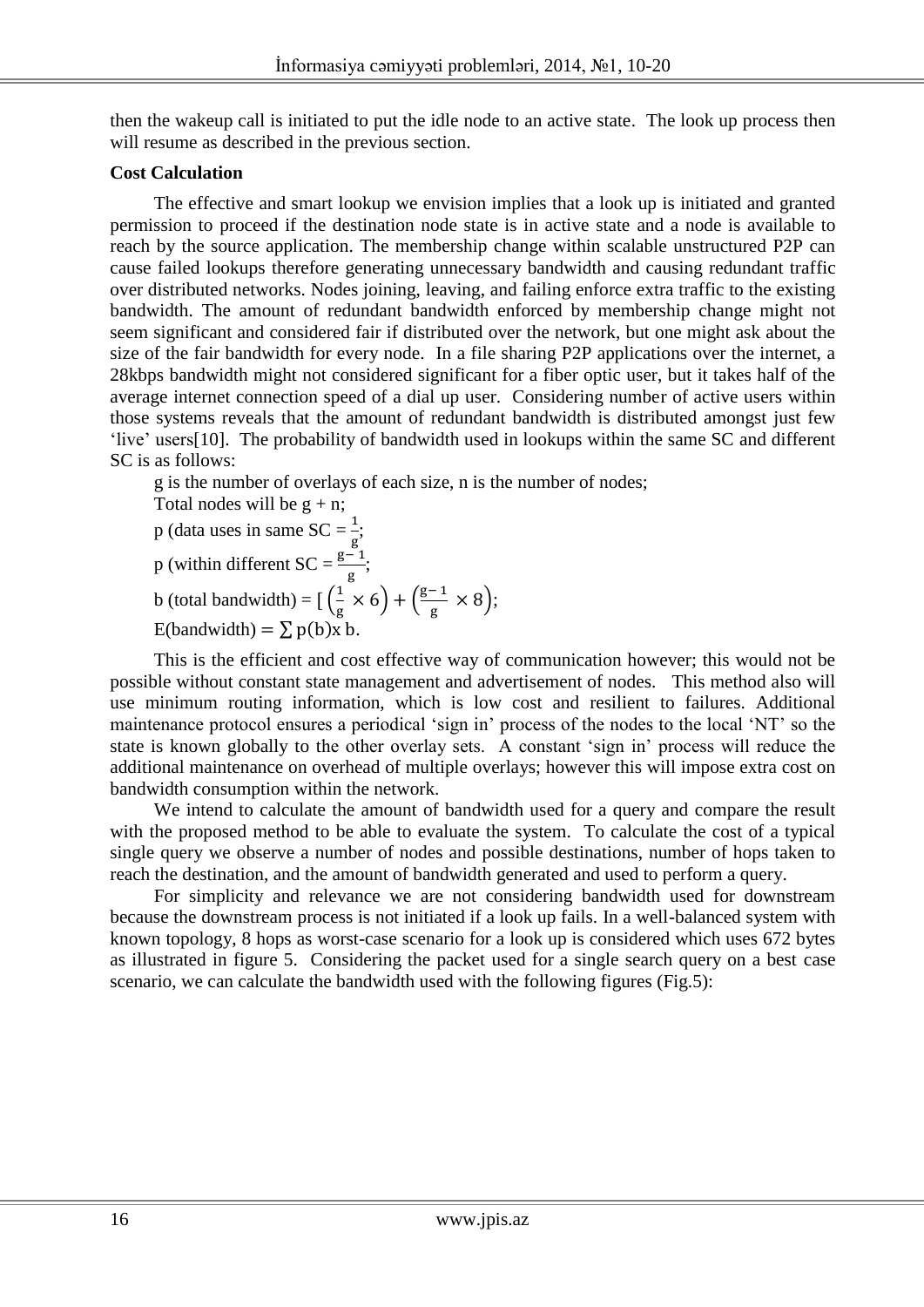| Application header | 23 bytes |
|--------------------|----------|
| IP header          | 20 bytes |
| <b>TCP</b> header  | 20 bytes |
| Connection speed   | 1 bytes  |
| Size of string     | 20 bytes |
| Total bandwidth    | 84 bytes |

#### Figure 5. Total Bandwidth in Upstream Process

We are considering two functions to calculate upstream bandwidth used for query over scalable network. First is the number of hops function which considers timing factor by limiting the number of maximum hops attempted to complete a lookup process. This will prevent exhausted lookups. Second function is calculation of generated bandwidth used to initiate the look up. We consider the size of the query, processing, and application cost. Maximum number of reachable nodes within the ring can be determined by:

$$
f(n,t)=\sum_{x\leq t\,\geq y}^{t-1}(n-1)\,\times n,
$$

Where*n* is the number of the nodes within the ring; *t* is the mean time of the lookup process. To accurately account for the t we limit the number of hops to between x and y therefore the time to live factor of a query well be x or more hops but no more than y hops therefore avoiding the exhaustive look ups. Bandwidth used for lookup on *n* number of nodes

$$
b(n, t, s) = n \times s + f(n, 1, t - 1) \times (n - 1)x s,
$$

Where s is the size of the transmitted message over the network and the calculation will consider the number of hops based on number of reachable nodes within the ring. The increase in number of nodes will not have significant impact on distance between them because of the logarithmic distribution of the nodes within the network.

The membership change within a network with numerous queries and requests can lead to unsuccessful look ups increasing network traffic and congestion. It has been observed that a system[11] with 3000 nodes has 20 membership changes and 5 queries per seconds yields 4 GB of data just for a simple string search with static topology and a well-balanced load. If we scale up the system to  $10^6$  then 625 queries will generate 500 Gbps bandwidth on its own. It is 0.5 Mbps for every node within the distributed users. This might not seem significant because of the distribution of this bandwidth over the network. However experimental analysis shows 10 % of users within Gnutella use 99% of traffic on the network [12]. That means the impact of the redundant look up will be enforced on small cluster of 'heavy' users. This also introduces new challenges on scalability of the system and its behaviour under heavy loads.

Each node has got identifier mapping it to the local 'NT' and contains information about its neighbours and local 'NT'. We use Chord look up protocol in a circular topology within an overlay that has keys as much as  $2^m - 1$ , wheremis the identifier. In a well-balanced network a typical look up will be O(log N). The look up for this routing protocol will use a key to value technique to reach from source to destination.

*Membership Change*. The membership change within the network is significant which makes some nodes or resources unavailable to lookup or access. This will lead to a considerable amount of failed look ups within a scalable network. The amount of saved data may not be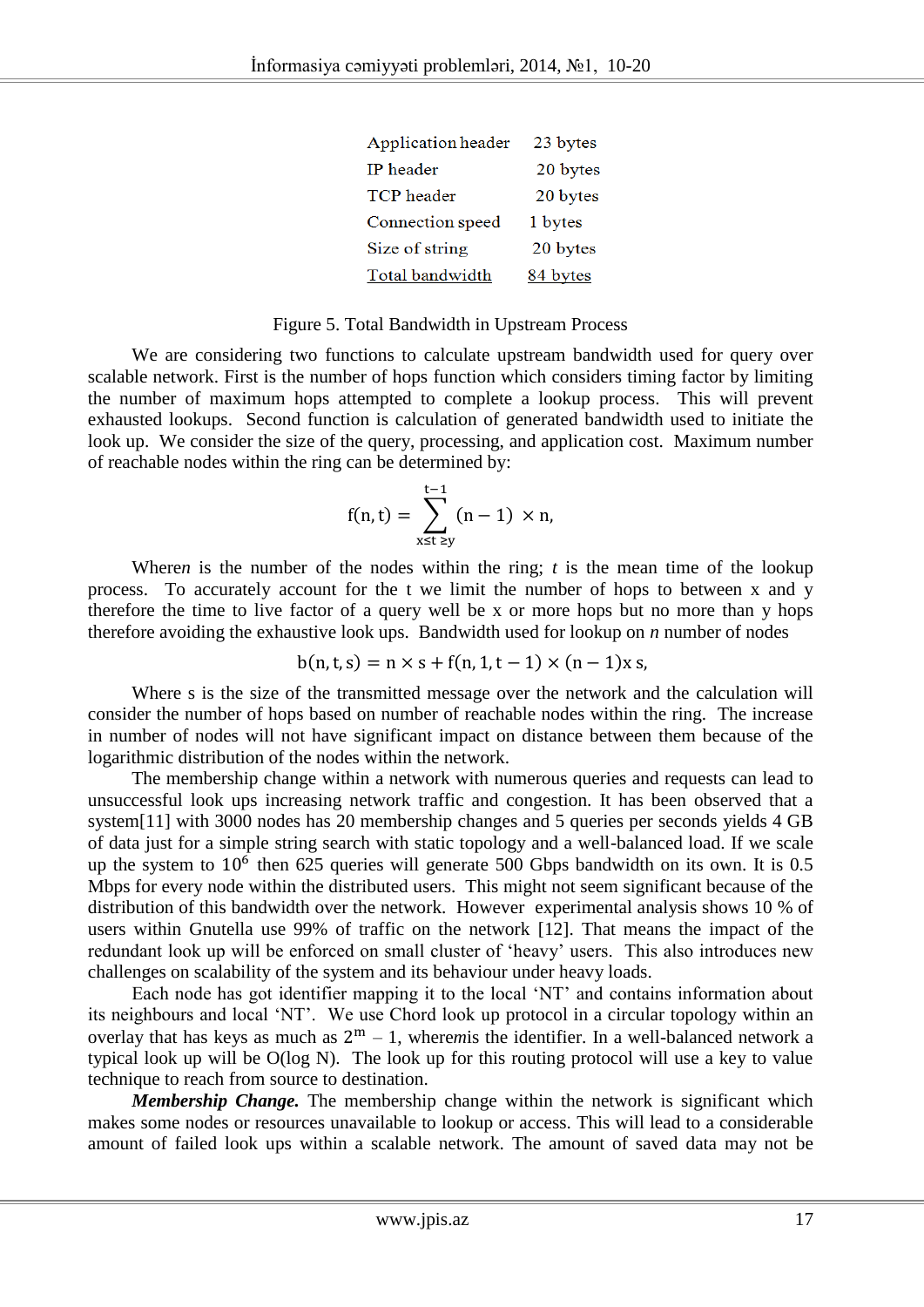significant but this is only a basic query with minimal links, static topology, and we are not accounting for several other factors which usually generate traffic and use bandwidth.

Calculations shows that implying this figure for a network of  $10<sup>6</sup>$  nodes, then the bandwidth used for 500 Gbps of data is required to run a query within the network. If we calculate and apply the failed query to the bandwidth used within a million node network considering the percentage of failed queries as result of constant membership change, then 50 GBps is saved by using the pro-active state management method. The transmission rate and the size of the file is also considered within the look up and routing technique, but not calculated as it has got no effect on the end result intended. Authors avoided using Service Location Protocol (SLP) [15] for this purposes for privacy and anonymity in mind.

## **Related Works**

Proposes distributed object location and routing technique pastry[13], by creating overlay of networks and interconnecting them over the internet to provide data storage, file sharing, and naming over a large scale of a distributed network. While the proposed framework uses naming technique and prefixes a number to the nodeID to serve the granularity of the nodes, Pastry determines the distance between two nodes using given IP addresses and proximity measures to locate the clients and route the message through using logarithmic hops to reach from source to destination. Although Pastry is a great method, which is used by many systems to address scalability and state management, it presumes availability of destination node with more optimistic approach on successful look-ups. In the Pastry system, the look up result is either success or failure. In other words the message either reaches the destination after several attempts or accesses the resource by any means, or it reaches to a point where it determines the destination is not available or reachable. Although this does not leave the process with uncertain results, but the guaranteed success may lead to exhaustive search which uses any means and route to reach the destination. The proposed algorithm takes extra measure to minimize the failed look up which occurs as result of membership change.

Dixon et.al. [14] offers a primitive lookup method chord over distributed large scale network by associating the key to data location and efficiently mapping the pair concurrently. Chord successfully adapts membership change within the nodes and dynamics of the network. Although this proposes an efficient routing and provides high success rate but it uses one dimensional mapping method based on geographical location of nodes. This technique introduces discrepancies on different topological domains and scalable cross channel communications. Chord takes an active approach to replace the failed nodes with their neighbouring nodes, however, this all happens after the look up was initiated and passed the point of no return. Although this yields a success or fail result but using state management reduces those failed result therefore making the lookup process within a complex and distributed system more efficient and reduces costs to users and networks.

Short path and direct communication has been tested as an efficient and secure communication which is employed by method proposed by Ying Le et al. [1] addresses security over long range communication by encrypting messages using private keys and choosing multiple routing paths called multiple descriptions (MD) method. MD method observes limited number of links between nodes on application layer to develop a low congested communication channel and will suffer on a distributed scalable network while our proposed method uses alternative paths and short paths to communicate which lead to higher success rates in lookups.

## **Conclusion**

The security, privacy, efficiency, and effectiveness of direct communications using trusted relationships has been tested, analyzed, and confirmed by various researchers in real world networks. Structured P2P overlays are an efficient way of secure communication through trusted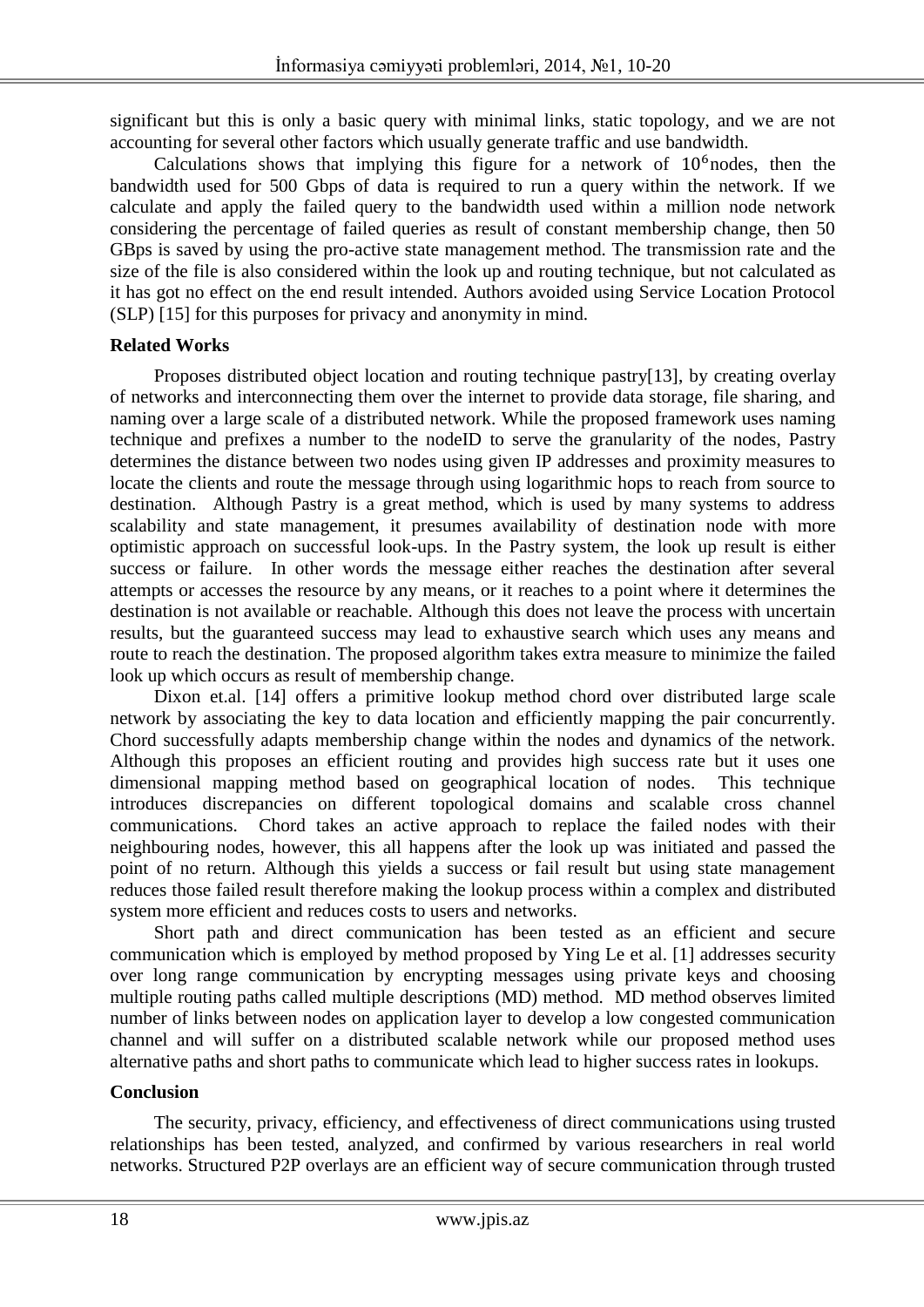paths over a distributed, decentralized network. However the number of failed attempts to lookup resources which either failed or no longer exist will cause traffic congestion and routing failures therefore reducing network efficiency and increasing the cost. If a query to contact a node is failed because the node failed or no longer exists, it will force high cost to network bandwidth and cause congestion on highly scalable network, something that if avoided will increase network efficiency. By identifying the need for improvement, we use smart lookup scheme by pro-active state management approach so the state of the node will be known the source channel using trusted route to reduce redundancy and failed lookups within the network. This technique will be combined with existing P2P application solutions to provide cost effective and efficient routing and lookup with P2P network overlay.

# **References**

- 1. Li Y., Tian C., Diggavi S., Chiang M., Calderbank A. Network resource allocation for competing multiple description transmissions // IEEE Trans. Commun., vol. 58, no. 5, pp. 1493–1504, May 2010.
- 2. Papers R., Meng J. Paper Communications and Networking, vol. 2, no. 1, 2008.
- 3. Panda G. K., Tripathy B. K., Jha S. K., Security Aspects in Mobile Cloud Social Network Services, Int. J., vol. 2, no. 1, 2011.
- 4. Dixon C., Uppal H., Brajkovic V., Brandon D. ETTM : A Scalable Fault Tolerant Network Manager, Network.
- 5. Greenberg B. A., Hamilton J. R., Kandula S., Kim C., Lahiri P., Maltz A., Patel P., Sengupta S. VL2 : A Scalable and Flexible Data Center Network, Access Yournal vol. 09, pp. 95–104, 2009.
- 6. Edwards W.K., Grinter R. E. At Home with Ubiquitous Computing : Seven Challenges 2 The Seven Challenges, Seven., year.
- 7. Wei T., Wang C.-H., Chu Y.-H., Chang R.-I. A Secure and Stable Multicast Overlay Network with Load Balancing for Scalable IPTV Services // Int. J. Digit. Multimed. Broadcast., vol. 2012, no. i, pp. 1–12.
- 8. Chung Y. Distributed denial of service is a scalability problem // ACM SIGCOMM Comput. Commun. Rev., 2012, vol. 42, no. 1, p. 69, Jan.
- 9. Nguyen D. T., Nguyen B. L., Vu D. L. Improving Freenet's Performance by Adaptive Clustering Cache Replacement / 2009 IEEE-RIVF Int. Conf. Comput. Commun. Technol., 2009, pp. 1–7.
- 10. Rasti A. H., Stutzbach D., Rejaie R. On the Long-term Evolution of the Two-Tier Gnutella Overlay / Proc. 25TH IEEE Int. Conf. Comput. Commun., 2006, pp. 1–6.
- 11. Ritter J. Why Gnutella Can't Scale. No, Really, 2001, 13 p., http://www.cs.rice.edu
- 12. Sen S., Wang J. Analyzing Peer-To-Peer Traffic Yournal, vol. 12, no. 2, pp. 219–232, 2004.
- 13. Rowstron A., Druschel P. Pastry : Scalable, distributed object location and routing for largescale peer-to-peer systems / Proceedings of the IFIP/ACM International Conference on Distributed Systems Platforms Heidelberg, London, Springer-Verlag, 2001, pp. 329-350.
- 14. Stoica I., Morris R., Liben-Nowell D., Karger D. R., Kaashoek M. F., Dabek F., Balakrishnan H. Chord: a scalable peer-to-peer lookup protocol for internet applications // IEEE/ACM Trans. Netw., Feb. 2003, vol. 11, no. 1, pp. 17–32.
- 15. Kempf J., Pierre R. St., Pierre P. St. Service Location Protocol for Enterprise Networks: Implementing and Deploying a Dynamic Service Finder. John Wiley & Sons, year.